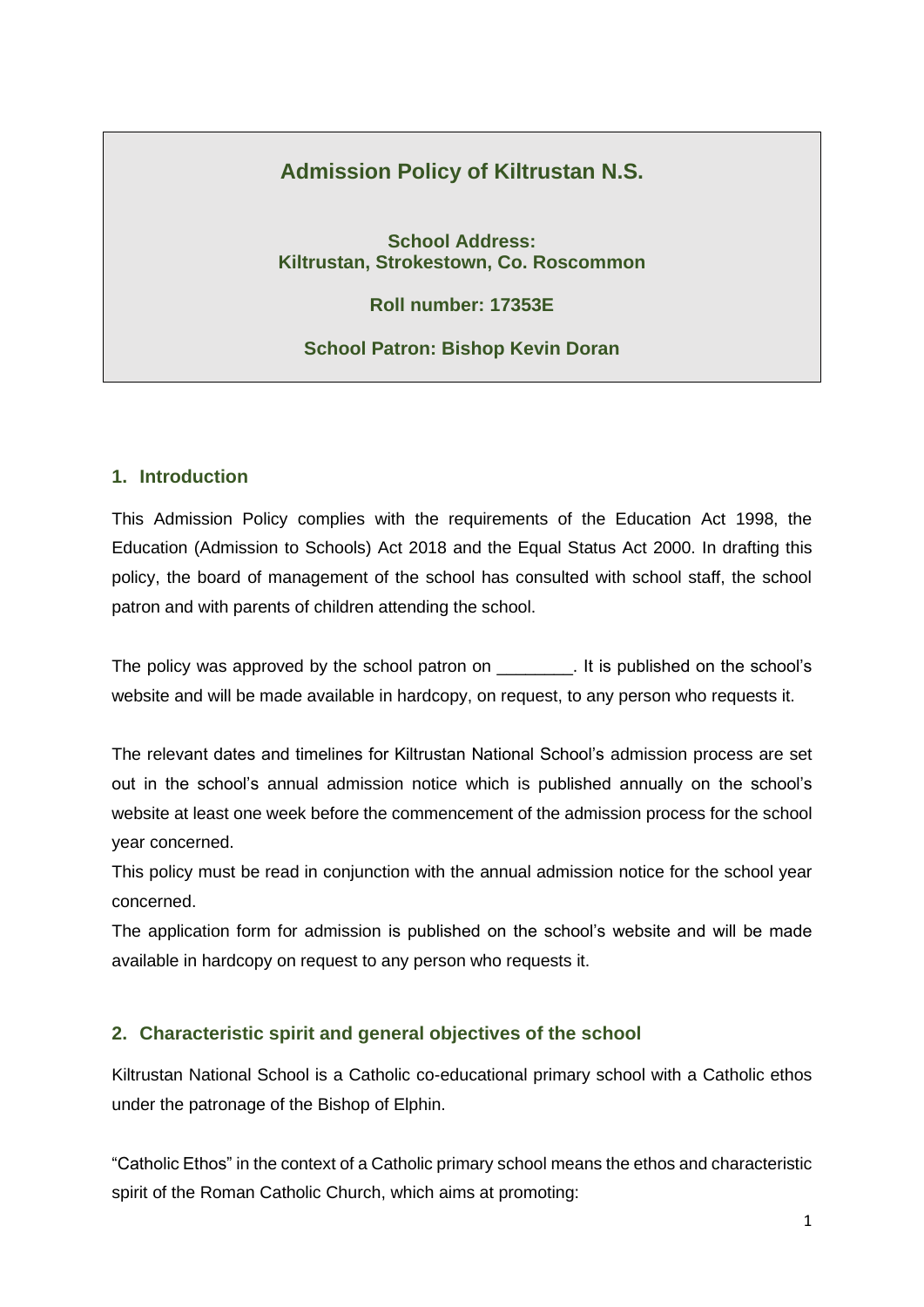- (a) the full and harmonious development of all aspects of the person of the pupil, including the intellectual, physical, cultural, moral and spiritual aspects; and
- (b) a living relationship with God and with other people; and
- (c) a philosophy of life inspired by belief in God and in the life, death and resurrection of Jesus; and
- (d) the formation of the pupils in the Catholic faith,

and which school provides religious education for the pupils in accordance with the doctrines, practices and traditions of the Roman Catholic Church, and/or such ethos and/or characteristic spirit as may be determined or interpreted from time to time by the Irish Episcopal Conference.

In accordance with S.15 (2) (b) of the Education Act, 1998 the Board of Management of Kiltrustan National School shall uphold, and be accountable to the patron for so upholding, the characteristic spirit of the school as determined by the cultural, educational, moral, religious, social, linguistic and spiritual values and traditions which inform and are characteristic of the objectives and conduct of the school.

# *Mission Statement*

Kiltrustan N.S is a co-educational primary school. It promotes the Catholic Ethos in a well ordered, caring, happy, secure environment, where the intellectual, spiritual, physical, moral and cultural needs of the child are identified and addressed. Kiltrustan N.S also has due recognition for other faiths or no faith. Every person is entitled to be treated with dignity and respect.

Our main objective is to provide for our students a broad and balanced education in all aspects-intellectual, emotional, physical, moral and cultural. The objective is achieved within a controlled but relaxed and happy environment

The school supports the principles of:

- Inclusiveness, particularly with reference to the enrolment of children with special educational needs
- Equality of access and participation in the school
- Parental choice in relation to enrolment
- Respect for diversity of values, beliefs, traditions, languages and ways of life in society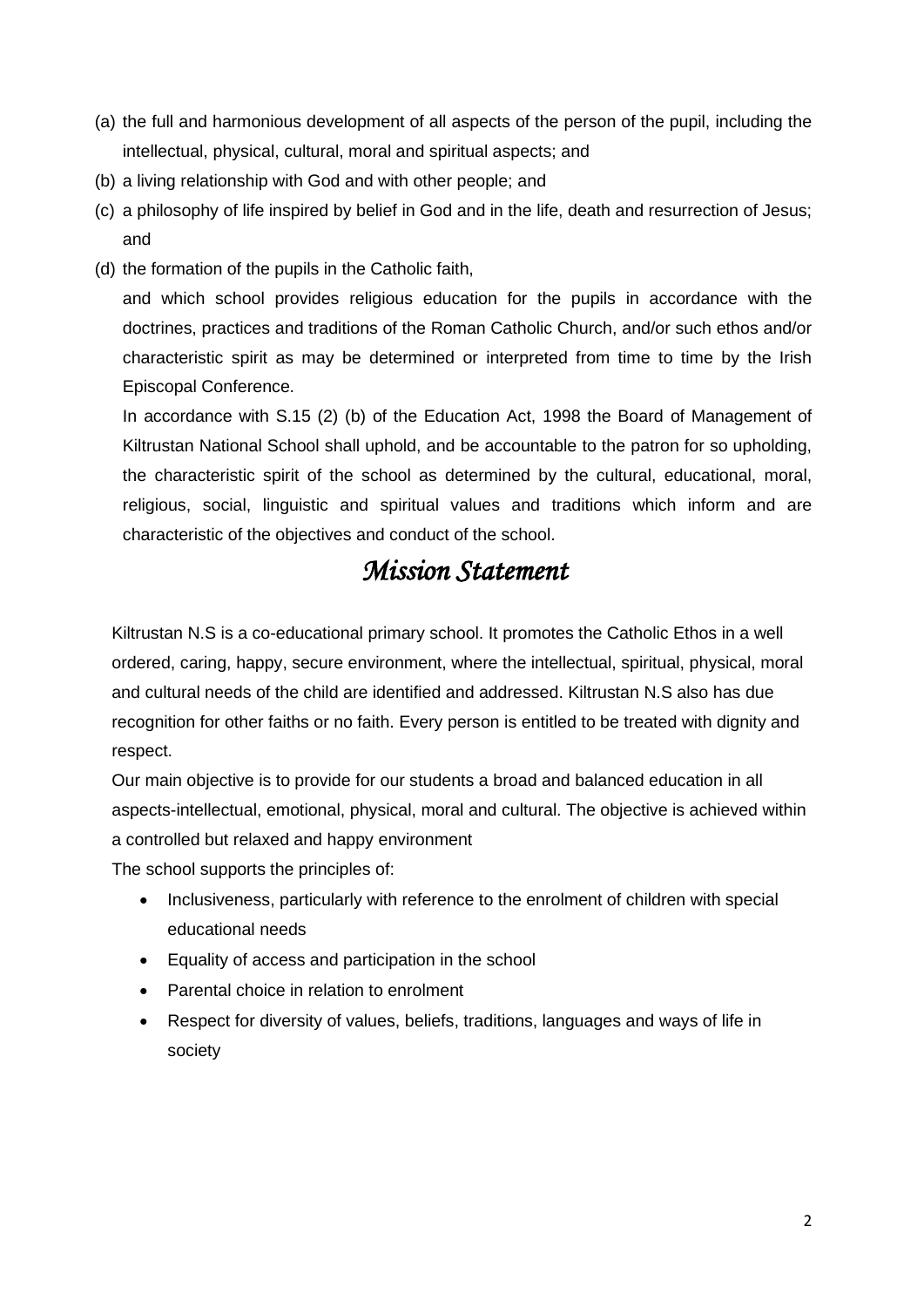# **3. Admission Statement**

Kiltrustan National School will not discriminate in its admission of a student to the school on any of the following:

- (a) the gender ground of the student or the applicant in respect of the student concerned,
- (b) the civil status ground of the student or the applicant in respect of the student concerned,
- (c) the family status ground of the student or the applicant in respect of the student concerned,
- (d) the sexual orientation ground of the student or the applicant in respect of the student concerned,
- (e) the religion ground of the student or the applicant in respect of the student concerned,
- (f) the disability ground of the student or the applicant in respect of the student concerned,
- (g) the ground of race of the student or the applicant in respect of the student concerned,
- (h) the Traveller community ground of the student or the applicant in respect of the student concerned, or
- (i) the ground that the student or the applicant in respect of the student concerned has special educational needs

As per section 61 (3) of the Education Act 1998, 'civil status ground', 'disability ground', 'discriminate', 'family status ground', 'gender ground', 'ground of race', 'religion ground', 'sexual orientation ground' and 'Traveller community ground' shall be construed in accordance with section 3 of the Equal Status Act 2000.

### **All denominational schools**

Kiltrustan N.S. is a school whose objective is to provide education in an environment which promotes Catholic values and does not discriminate where it refuses to admit as a student a person who is not of Catholic faith where it is proved that the refusal is essential to maintain the ethos of the school.

# **4. Categories of Special Educational Needs catered for in the school/special class**

The Board of Management of Kiltrustan N.S will ensure that Section 2 of the EPSEN Act 2004 is complied with whereby

"A child with special needs shall be educated in an inclusive environment with children who do not have such needs unless the nature or degree of those needs of the child is such that to do so would be inconsistent with –

a) The best interests of the child as determined in accordance with any assessment carried out under this Act, or

b) The effective provision of education for children with whom the child is to be educated".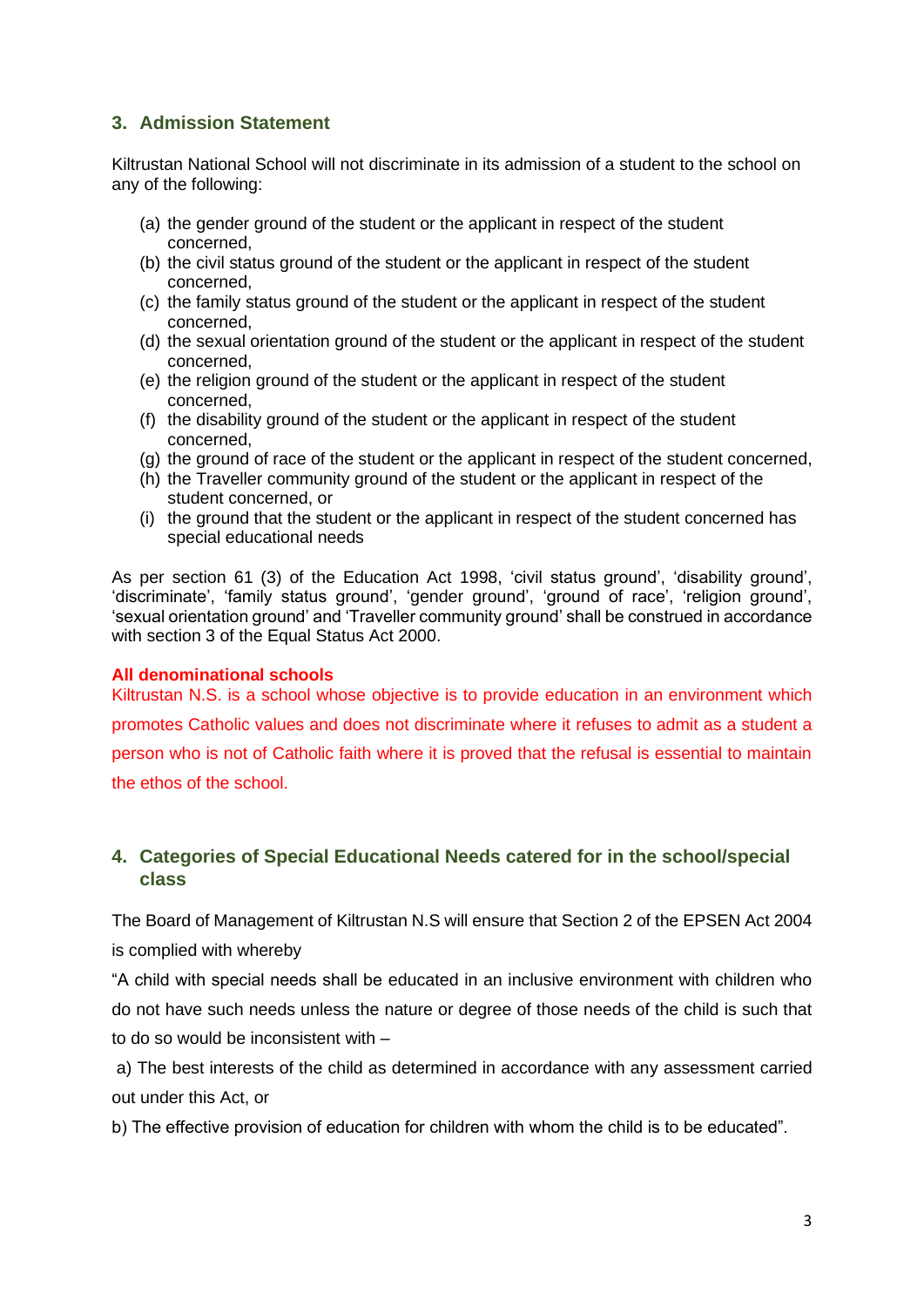In relation to applications for the enrolment of children with special needs, the Board of Management of Kiltrustan N.S. may request a copy of the child's medical and/or psychological report or where such report(s) are not available, to request that the child be assessed immediately. The purpose of the assessment report is to assist the school in establishing the educational and training needs of the child, relevant to his/her disability or special needs and to profile the support services required.

Following receipt of the report, the Board will assess how the school could meet the needs specified in the report. Where the Board deems that further resources are required, it shall, request the Department of Education & Skills to provide the resources required to meet the needs of the child, as outlined in the psychological or medical report. These resources may include for example, access to the provision of any or a combination of the following: visiting teacher service, resource teacher for special needs, special needs assistant, specialised furniture or equipment, transport services or other. School personnel will meet with the parents of the child to discuss the child's needs and the school's suitability or capability in dealing with those needs. If necessary, a full case conference involving all parties may be held, which may include parents, class teacher, Principal Teacher, Special Education Teacher or psychologist as appropriate.

### **5. Admission of Students**

This school shall admit each student seeking admission except on 3 occasions where –

- a) the school is oversubscribed (please see [section 6](#page-4-0) below for further details)
- b) a parent of a student, when required by the principal in accordance with section 23(4) of the Education (Welfare) Act 2000, fails to confirm in writing that the code of behaviour of the school is acceptable to him or her and that he or she shall make all reasonable efforts to ensure compliance with such code by the student.

### c) **All denominational schools**

Kiltrustan N.S. is a Catholic school and may refuse to admit as a student a person who is not of Catholic faith where it is proved that the refusal is essential to maintain the ethos of the school.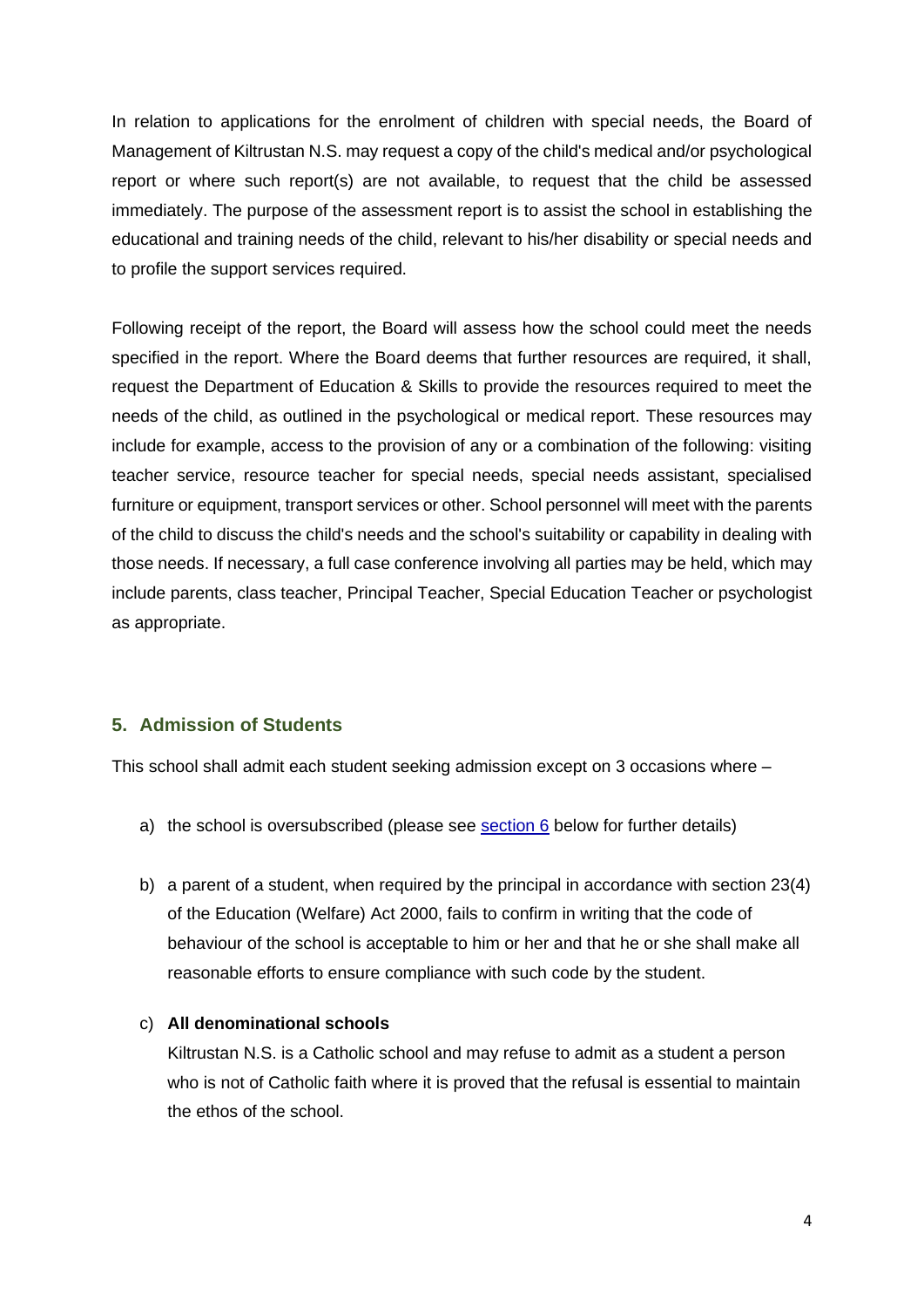# <span id="page-4-0"></span>**6. Oversubscription (this section must be completed by all schools including schools that do not anticipate being oversubscribed)**

In the event that the school is oversubscribed, the school will, when deciding on applications for admission, apply the following selection criteria in the order listed below to those applications that are received within the timeline for receipt of applications as set out in the school's annual admission notice:

### **Selection Criteria**

In the event of the number of children seeking enrolment in any class exceeding the number of places available the following criteria will be used to prioritise children for enrolment and in the following order:

- 1. Brothers and sisters of children already enrolled (including stepsiblings, foster children, resident at the same address) – priority to oldest.
- 2. Children living within the parish
- 3. Children of current school staff.
- 4. Children of parents/grandparents who are past pupils.

In the event that there are two or more students tied for a place or places in any of the selection criteria categories above (the number of applicants exceeds the number of remaining places), the following arrangements will apply:

Priority will be given to the oldest students for Junior Infant class. If this does not separate the candidates, any available places will be allocated by lottery. Lottery will be overseen by 2 members of Board of Management and parents will be informed**.** 

### **7. What will not be considered or taken into account**

In accordance with section 62(7) (e) of the Education Act, the school will not consider or take into account any of the following in deciding on applications for admission or when placing a student on a waiting list for admission to the school:

Points (a) to (g) must be included here by all schools. There are limited exceptions to some of these (highlighted in red below).

(a) a student's prior attendance at a pre-school or pre-school service, including naíonraí,

(b) the payment of fees or contributions (howsoever described) to the school;

(c) a student's academic ability, skills or aptitude;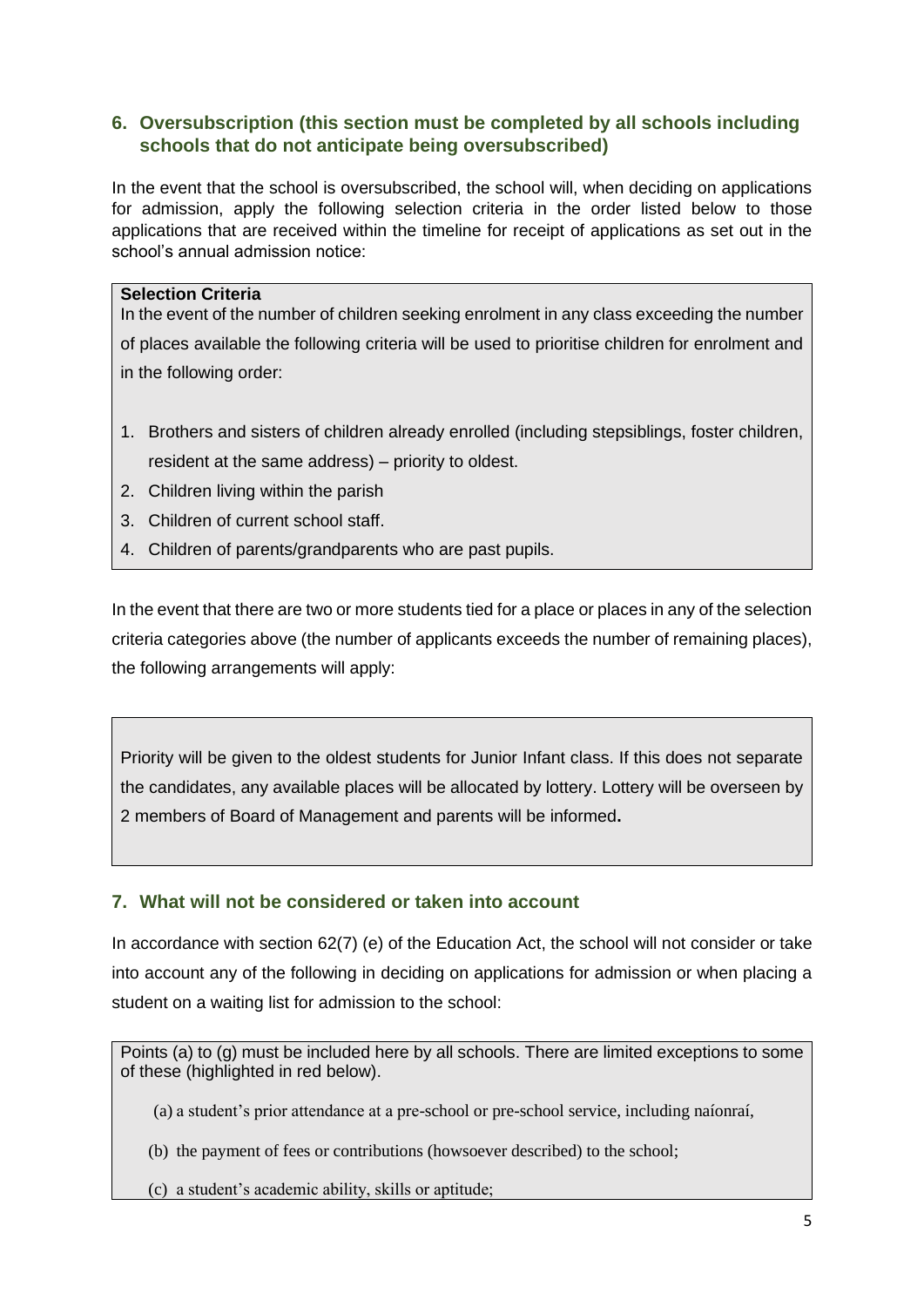- (d) the occupation, financial status, academic ability, skills or aptitude of a student's parents;
- (e) a requirement that a student, or his or her parents, attend an interview, open day or other meeting as a condition of admission;
- (f) a student's connection to the school by virtue of a member of his or her family attending or having previously attended the school; (other than, in the case of the school wishing to include a selection criteria based on (1) siblings of a student attending or having attended the school and/or (2) parents or grandparents of a student having attended the school.

**In relation to (2) parents and grandparents having attended, a school may only apply this criteria to a maximum of 25% of the available spaces as set out in the school's annual admission notice).**

(g) the date and time on which an application for admission was received by the school,

This is subject to the application being received at any time during the period specified for receiving applications set out in the annual admission notice of the school for the school year concerned.

### **8. Decisions on applications**

All decisions on applications for admission to Kiltrustan N.S. will be based on the following:

- Our school's admission policy
- The school's annual admission notice (where applicable)
- The information provided by the applicant in the school's official application form received during the period specified in our annual admission notice for receiving applications

(Please see [section 14](#page-8-0) below in relation to applications received outside of the admissions period and [section 15](#page-9-0) below in relation to applications for places in years other than the intake group.)

Selection criteria that are not included in our school admission policy will not be used to make a decision on an application for a place in our school.

### **9. Notifying applicants of decisions**

Applicants will be informed in writing as to the decision of the school, within the timeline outlined in the annual admissions notice.

If a student is not offered a place in our school, the reasons why they were not offered a place will be communicated in writing to the applicant, including, where applicable, details of the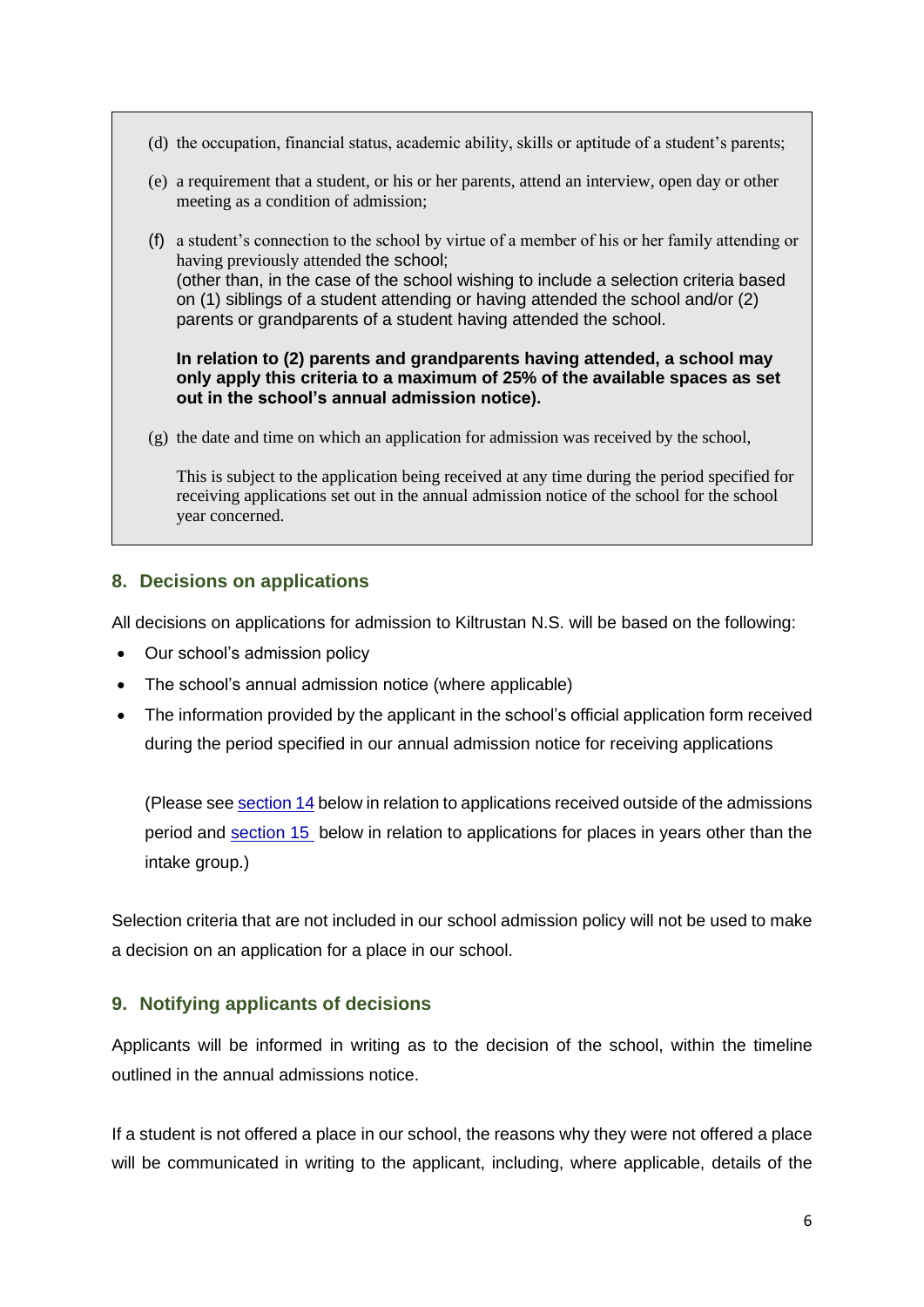student's ranking against the selection criteria and details of the student's place on the waiting list for the school year concerned.

Applicants will be informed of the right to seek a review/right of appeal of the school's decision (see [section 18](#page-10-0) below for further details).

# <span id="page-6-0"></span>**10. Acceptance of an offer of a place by an applicant**

In accepting an offer of admission from Kiltrustan N.S., you must indicate—

(i) whether or not you have accepted an offer of admission for another school or schools. If you have accepted such an offer, you must also provide details of the offer or offers concerned and

(ii) whether or not you have applied for and awaiting confirmation of an offer of admission from another school or schools, and if so, you must provide details of the other school or schools concerned.

# **11.Circumstances in which offers may not be made or may be withdrawn**

An offer of admission may not be made or may be withdrawn by Kiltrustan N.S. where—

- (i) it is established that information contained in the application is false or misleading.
- (ii) an applicant fails to confirm acceptance of an offer of admission on or before the date set out in the annual admission notice of the school.
- (iii) the parent of a student, when required by the principal in accordance with section 23(4) of the Education (Welfare) Act 2000, fails to confirm in writing that the code of behaviour of the school is acceptable to him or her and that he or she shall make all reasonable efforts to ensure compliance with such code by the student; or
- (iv) an applicant has failed to comply with the requirements of 'acceptance of an offer' as set out in [section 10](#page-6-0) above.

# **12.Sharing of Data with other schools**

Applicants should be aware that section 66(6) of the Education (Admission to Schools) Act 2018 allows for the sharing of certain information between schools in order to facilitate the efficient admission of students.

Section 66(6) allows a school to provide a patron or another board of management with a list of the students in relation to whom—

(i) an application for admission to the school has been received,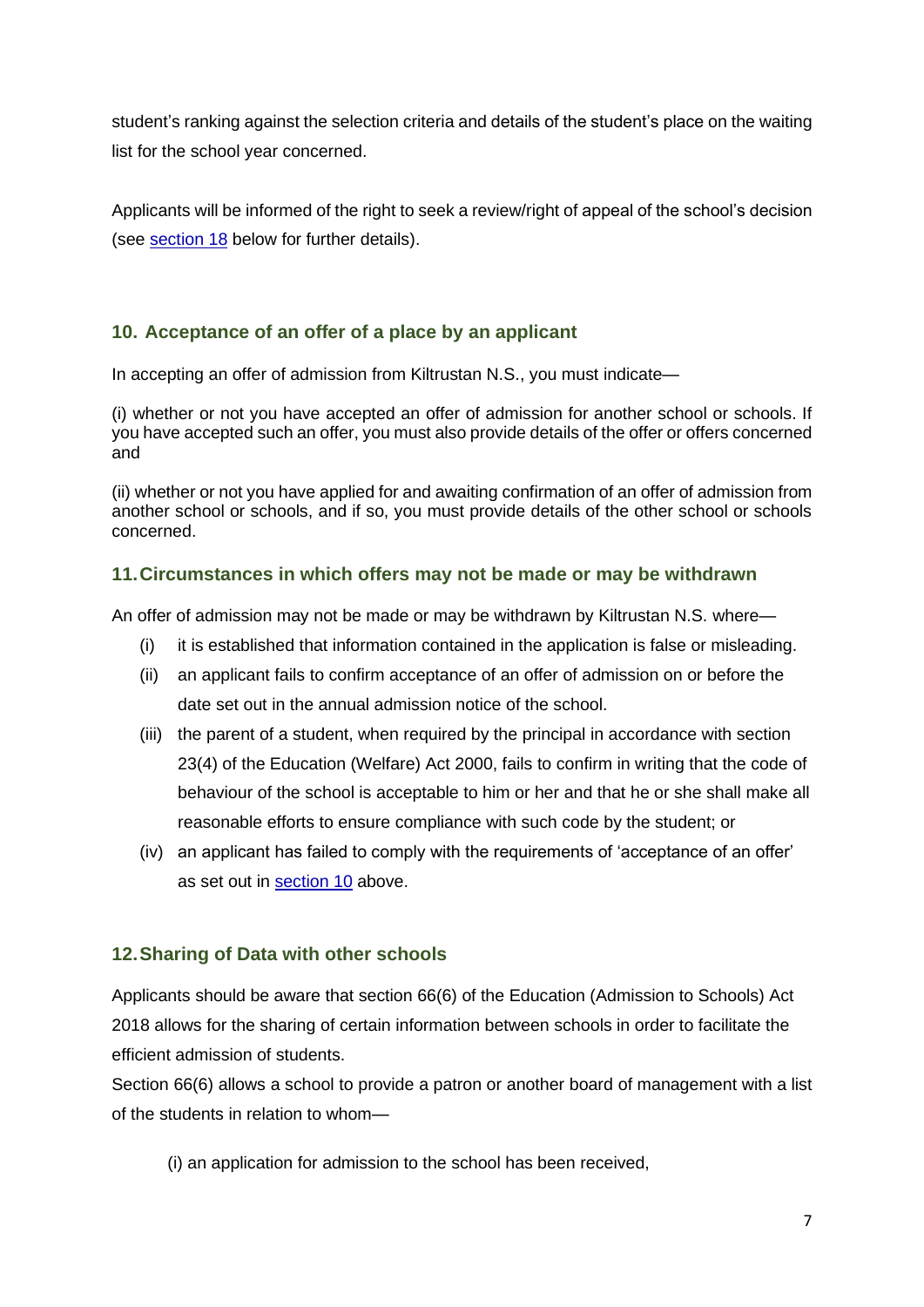- (ii) an offer of admission to the school has been made, or
- (iii) an offer of admission to the school has been accepted.

The list may include any or all of the following:

(i) the date on which an application for admission was received by the school;

- (ii) the date on which an offer of admission was made by the school;
- (iii) the date on which an offer of admission was accepted by an applicant;

(iv) a student's personal details including his or her name, address, date of birth and personal public service number (within the meaning of section 262 of the Social Welfare Consolidation Act 2005).

### **13.Waiting list in the event of oversubscription**

In the event of there being more applications to the school year concerned than places available, a waiting list of students whose applications for admission to Kiltrustan N.S. were unsuccessful due to the school being oversubscribed will be compiled and will remain valid for the school year in which admission is being sought.

Placement on the waiting list of Kiltrustan N.S. is in the order of priority assigned to the students' applications after the school has applied the selection criteria in accordance with this admission policy.

Applicants whose applications are received after the closing date, outlined in the Annual Admission Notice, will be placed at the end of the waiting list in order of the date of receipt of the application.

Offers of any subsequent places that become available for and during the school year in relation to which admission is being sought will be made to those students on the waiting list, in accordance with the order of priority in relation to which the students have been placed on the list.

### **14.Late Applications**

All applications for admission received after the closing date as outlined in the annual admission notice will be considered and decided upon in accordance with our school's admissions policy, the Education Admissions to School Act 2018 and any regulations made under that Act.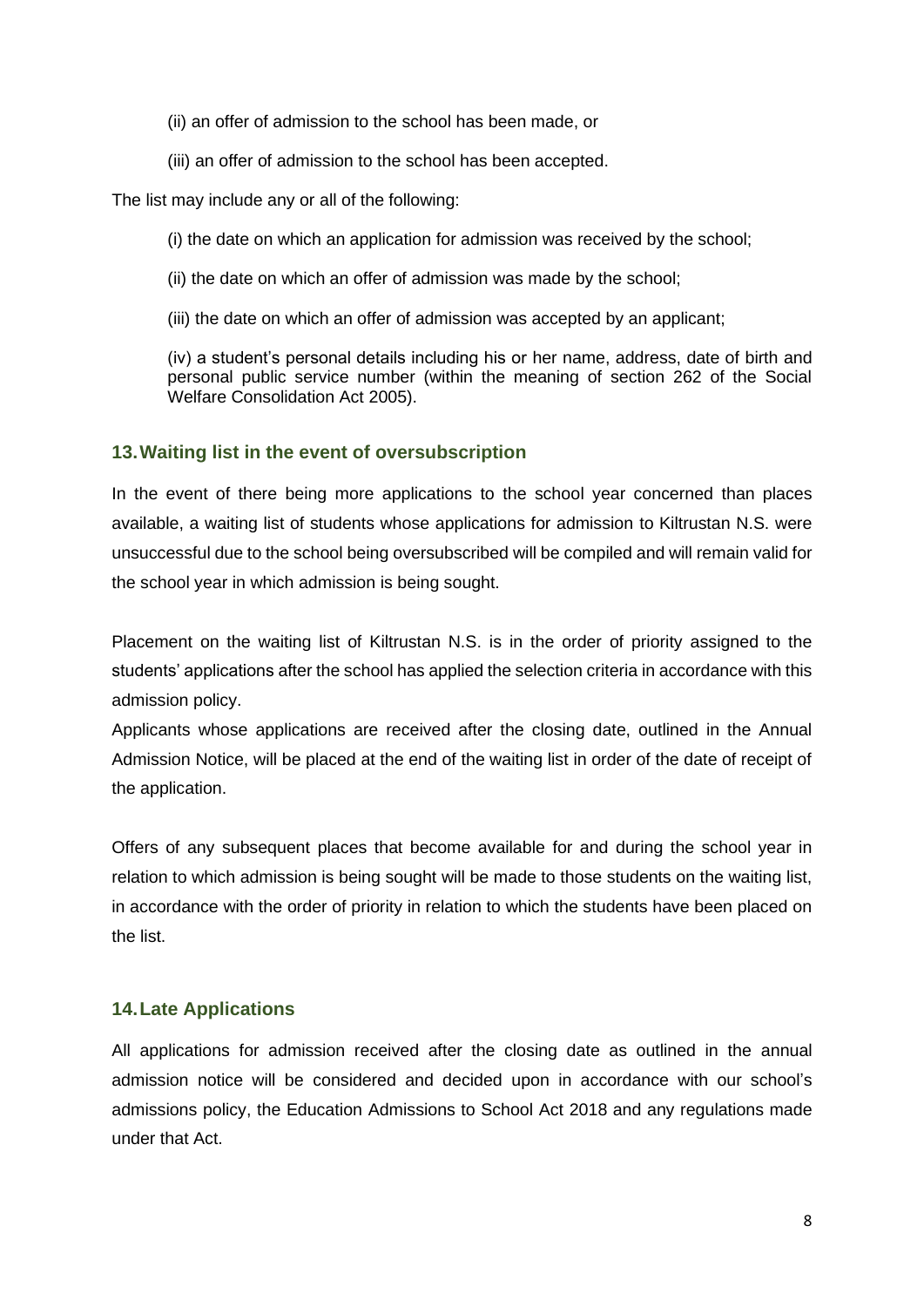Late applicants will be notified of the decision in respect of their application no later than three weeks after the date on which the school received the application. Late applicants will be offered a place if there is place available. In the event that there is no place available, the name of the applicant will be added to the waiting list as set out in Section 13.

# <span id="page-8-0"></span>**15.Procedures for admission of students to other years and during the school year**

The procedures of the school in relation to the admission of students who are not already admitted to the school to classes or years other than the school's intake group are as follows:

- Application for enrolment during the school year will be considered subject to school policy, available space and the provision of information concerning attendance and the child's educational progress. Such applications will be dealt with on a case-by-case basis but will normally only be considered for admission on the first day of the new term unless the applicant is newly resident in the area
- Parents seeking to enrol their children in Kiltrustan N.S. are requested to return a completed Enrolment Application Form. Notice will be placed in the parish bulletin and local newspapers in February each year to notify parents the school is accepting enrolments for the next school year.
- Under the D.E.S. rules for National Schools, pupils may only be enrolled from the age of 4 years and upwards. Any child who has not reached his/her fourth birthday cannot be enrolled at any time.
- Pupils are only accepted into Junior Infants during the month of September. Normally, Junior Infants will not be enrolled during the year unless transferring from another school. This is for education reasons as the curriculum is progressive and it is necessary for the child to complete a full year.
- An Open Day is held each year. Parents are invited to meet the teachers and the Principal.
- No child is refused admission for reasons of ethnicity, special educational needs, disability, language/accent, gender, traveller status, asylum-seeker/refugee status, religious/political beliefs and values, family or social circumstances.
- Prospective Junior Infants will be invited to come to the school towards the end of June to meet with their new teacher and familiarise themselves with their classroom and the school environment.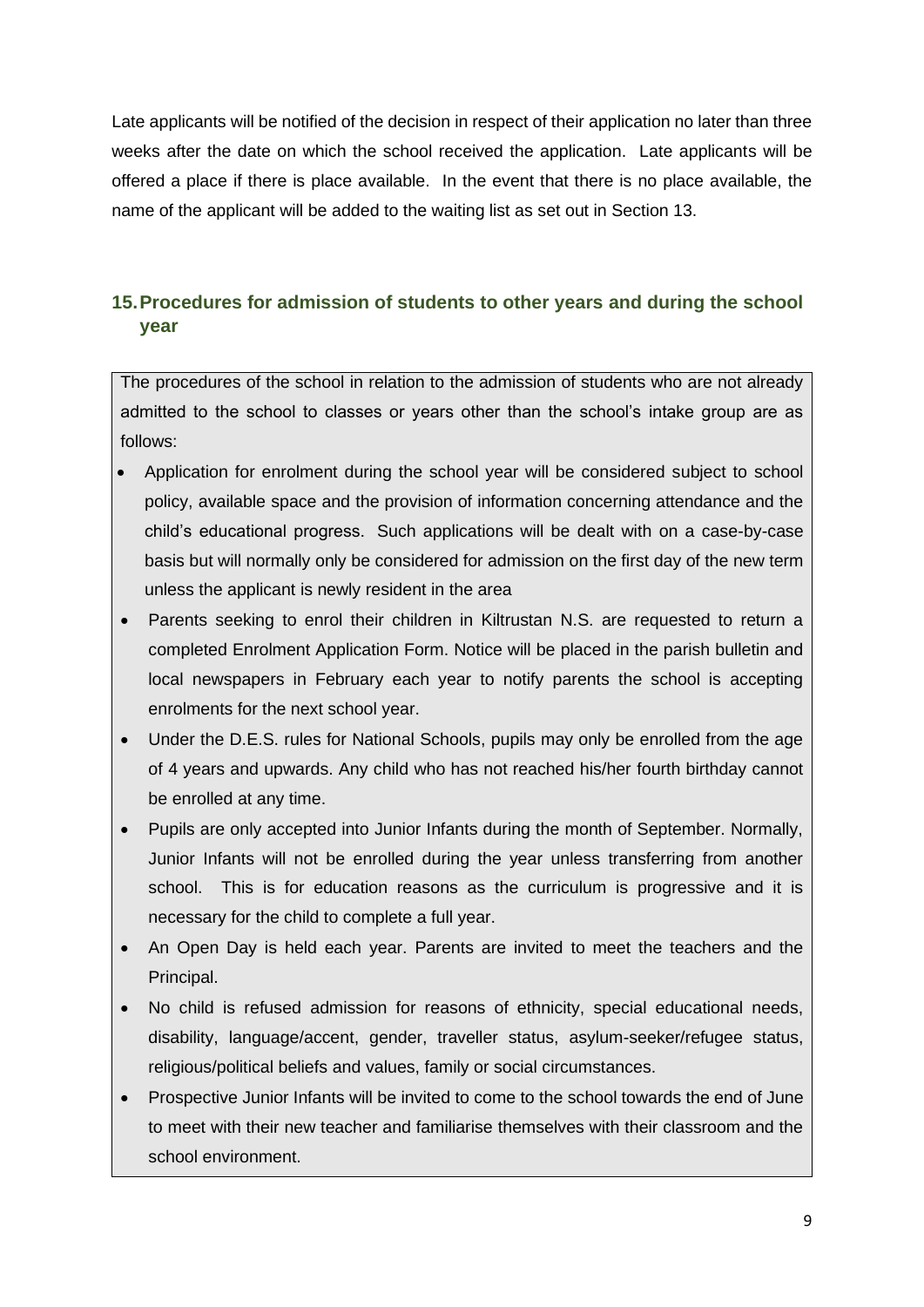The procedures of the school in relation to the admission of students who are not already admitted to the school, after the commencement of the school year in which admission is sought, are as follows:

- They will be admitted if they are newly resident in the area.
- Pupils wishing to transfer from other schools are enrolled subject to the Rules for National Schools, Education Welfare Act, school's enrolment policy and local agreements with other schools. It is a requirement of the B.O.M that information concerning attendance and the child's educational progress be communicated between schools (Section 28 Education Welfare Act 2000)

The Board of Management determines the maximum number of children in the school based on the Department of Education's recommended enrolment at the time.

# <span id="page-9-0"></span>**16.Declaration in relation to the non-charging of fees**

This rule applies to all schools.

The board of Kiltrustan N.S. or any persons acting on its behalf will not charge fees for or seek payment or contributions (howsoever described) as a condition of-

- (a) an application for admission of a student to the school, or
- (b) the admission or continued enrolment of a student in the school.

# **17. Arrangements regarding students not attending religious instruction**

The following are the school's arrangements for students, where the parents or in the case of a student who has reached the age of 18 years, the student, who has requested that the student attend the school without attending religious instruction in the school. These arrangements will not result in a reduction in the school day of such students:

A written request should be made to the Principal of the school. A meeting will then be arranged with the parent(s) or the student, as the case may be, to discuss how the request may be accommodated by the school.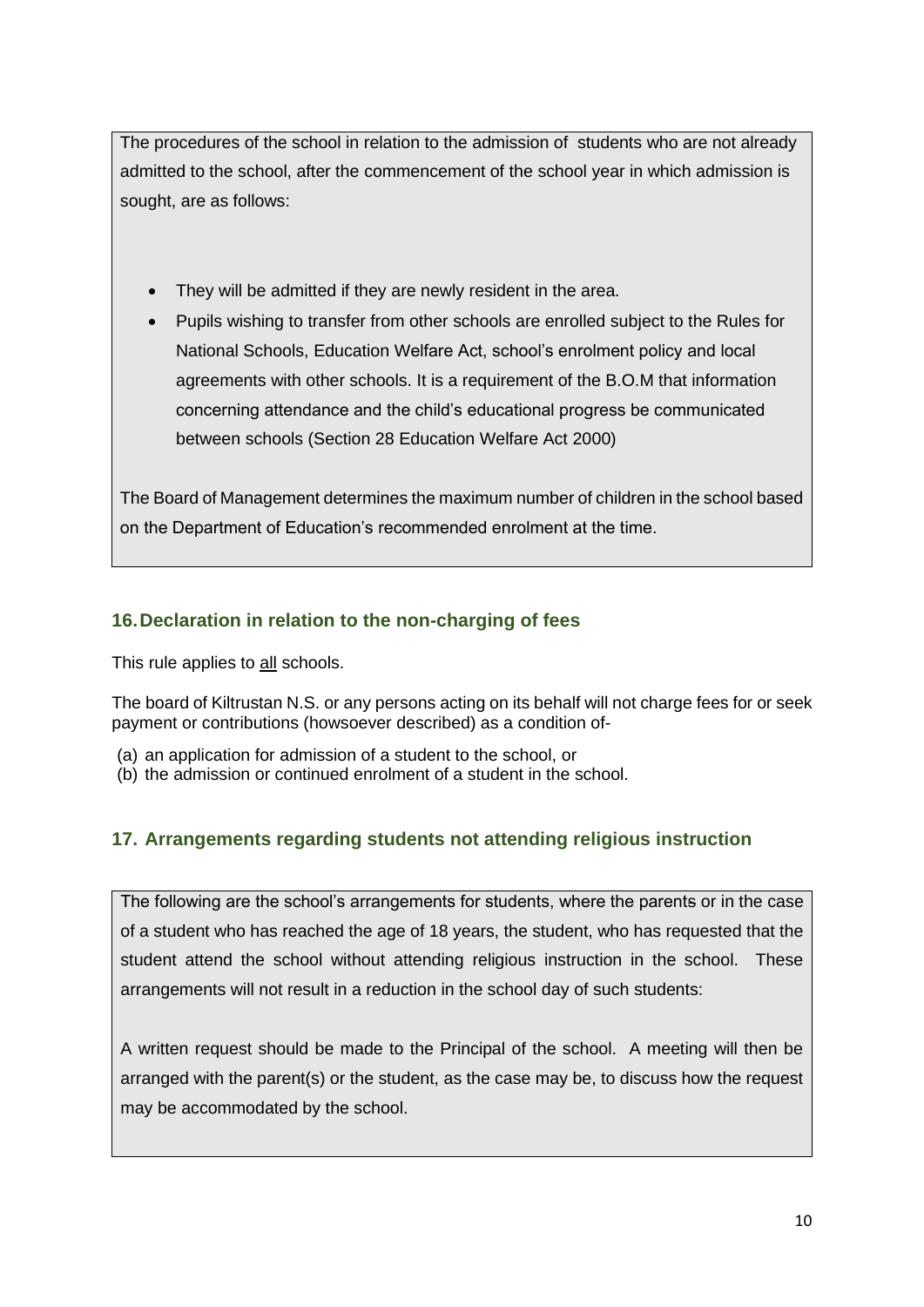Children's participation is welcomed for the moral and generic elements of the Religion programme and they can then choose to engage in self-directed work at times of formal teaching. A Catholic school, by its very nature, promotes inclusivity and respects and nurtures difference. Each family, of another religion, will have varying thoughts and opinions on how much involvement they wish their child to have. This will be discussed at meetings with parents.

Supervision will be offered on site, where possible, for children who do not wish to attend Mass or other religious ceremonies, throughout the school year. Children will engage in selfdirected work during this time. It will not be possible to provide supervision outside of the classroom for these pupils should children be withdrawn from religion class. It will not be possible to provide religious instruction in other faiths.

#### <span id="page-10-0"></span>**18. Reviews/appeals**

#### **Review of decisions by the board of Management**

The parent of the student, or in the case of a student who has reached the age of 18 years, the student, may request the board to review a decision to refuse admission. Such requests must be made in accordance with Section 29C of the Education Act 1998.

The timeline within which such a review must be requested and the other requirements applicable to such reviews are set out in the procedures determined by the Minister under section 29B of the Education Act 1998 which are published on the website of the Department of Education and Skills.

The board will conduct such reviews in accordance with the requirements of the procedures determined under Section 29B and with section 29C of the Education Act 1998.

**Note:** Where an applicant has been refused admission due to the school being oversubscribed, the applicant **must request a review** of that decision by the board of management prior to making an appeal under section 29 of the Education Act 1998.

Where an applicant has been refused admission due to a reason other than the school being oversubscribed, the applicant **may request a review** of that decision by the board of management prior to making an appeal under section 29 of the Education Act 1998.

#### **Right of appeal**

Under Section 29 of the Education Act 1998, the parent of the student, or in the case of a student who has reached the age of 18 years, the student, may appeal a decision of this school to refuse admission.

An appeal may be made under Section 29 (1) (c) (i) of the Education Act 1998 where the refusal to admit was due to the school being oversubscribed.